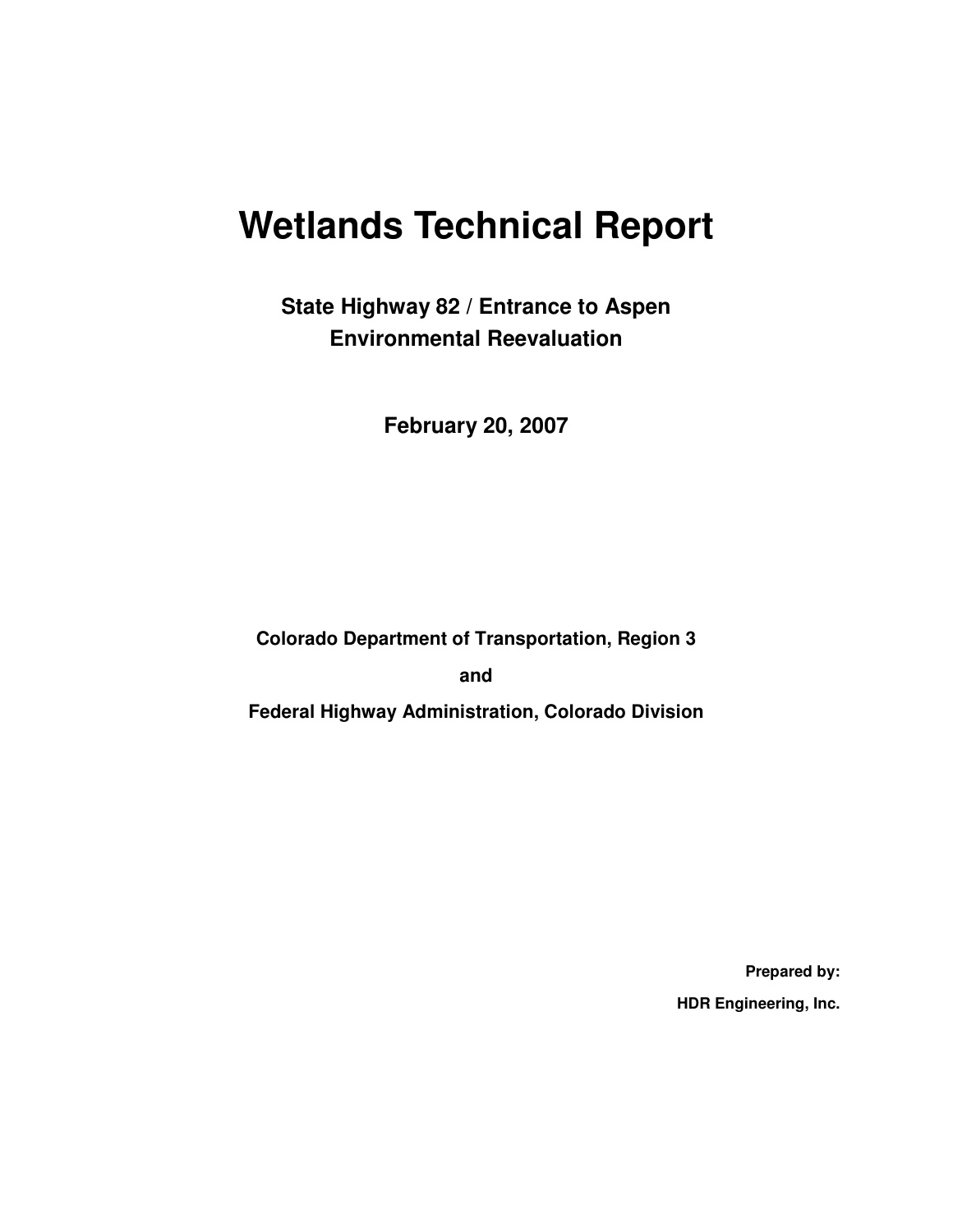#### **Contents**

| 1.0        |  |
|------------|--|
| 1.1        |  |
| 1.2        |  |
| 1.3        |  |
| <b>2.0</b> |  |
| 2.1        |  |
| 2.2        |  |
| <b>3.0</b> |  |
| 4.0        |  |
| 5.0        |  |
| 6.0        |  |
| 7.0        |  |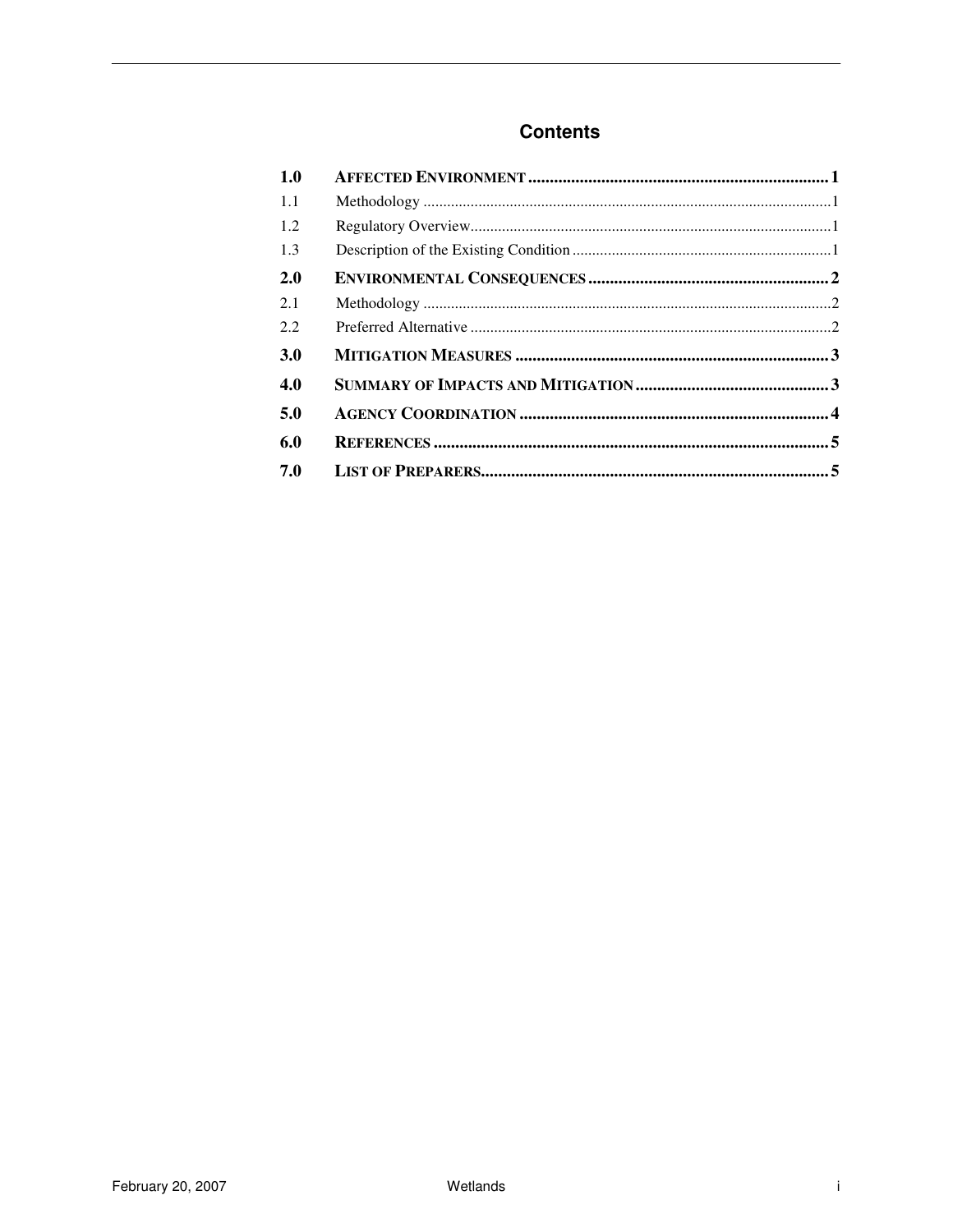### **1.0 Affected Environment**

This report provides a reevaluation of the wetland resources analysis presented in the 1997 State Highway 82 Entrance to Aspen Final Environmental Impact Statement (FEIS, pages IV-46, V-29 and VI-2) for the Preferred Alternative selected in the Record of Decision (ROD) issued in August 1998.

#### **1.1 Methodology**

A reconnaissance (walking) survey of the project corridor was conducted on July 11, 2006, to verify the presence of the wetland areas described in the 1997 FEIS. Current maps and aerial photographs of the project area were also reviewed.

#### **1.2 Regulatory Overview**

Mark Gilfillan, U.S. Army Corps of Engineers (USACE) Grand Junction office was consulted regarding current wetland regulations in Pitkin County and the Sacramento District (Gilfillan, 2006).

The USACE has not modified the wetland identification and classification system since the 1997 FEIS.

Since the publication of the FEIS and ROD, Pitkin County has adopted land use policy guidelines (Pitkin County 2002). The Ecological Bill of Rights was adopted through the Pitkin County Land Use Code on July 5, 2006 in Title 8, Article 2, Section 2-310. The land use policy guidelines state that

…wetlands and riparian ecosystems, which are important to maintaining the overall balance of ecological systems; and are important plant communities, wildlife habitat and movement corridors, should be conserved, protected and restored. The County seeks to protect citizens' rights to permanently protected minimum stream flows in rivers and creeks, and to the preservation of remaining natural riparian areas and wetlands (Pitkin County, 2002).

There is no special mitigation ratio for Pitkin County. The mitigation ratio is typically based on functional analysis of the impacted wetland. As part of the "no net loss policy", the USACE would not accept less than a 1:1 mitigation ratio (Gilfillan, 2006).

#### **1.3 Description of the Existing Condition**

The 1997 FEIS identified six different wetland areas within the project corridor. This locational information remains valid, and no additional wetland areas were observed within the project corridor. One wetland area, identified in the FEIS as Wetland No. 5 along West Buttermilk Road, was later determined not to be under the jurisdiction of the USACE because the water source of the wetland was a breached irrigation ditch and not a natural water body (Mertes, 2006).

Two components of the Preferred Alternative have been constructed since the publication of the FEIS and ROD: (1) Owl Creek Road and West Buttermilk Road have been relocated to create a new, signalized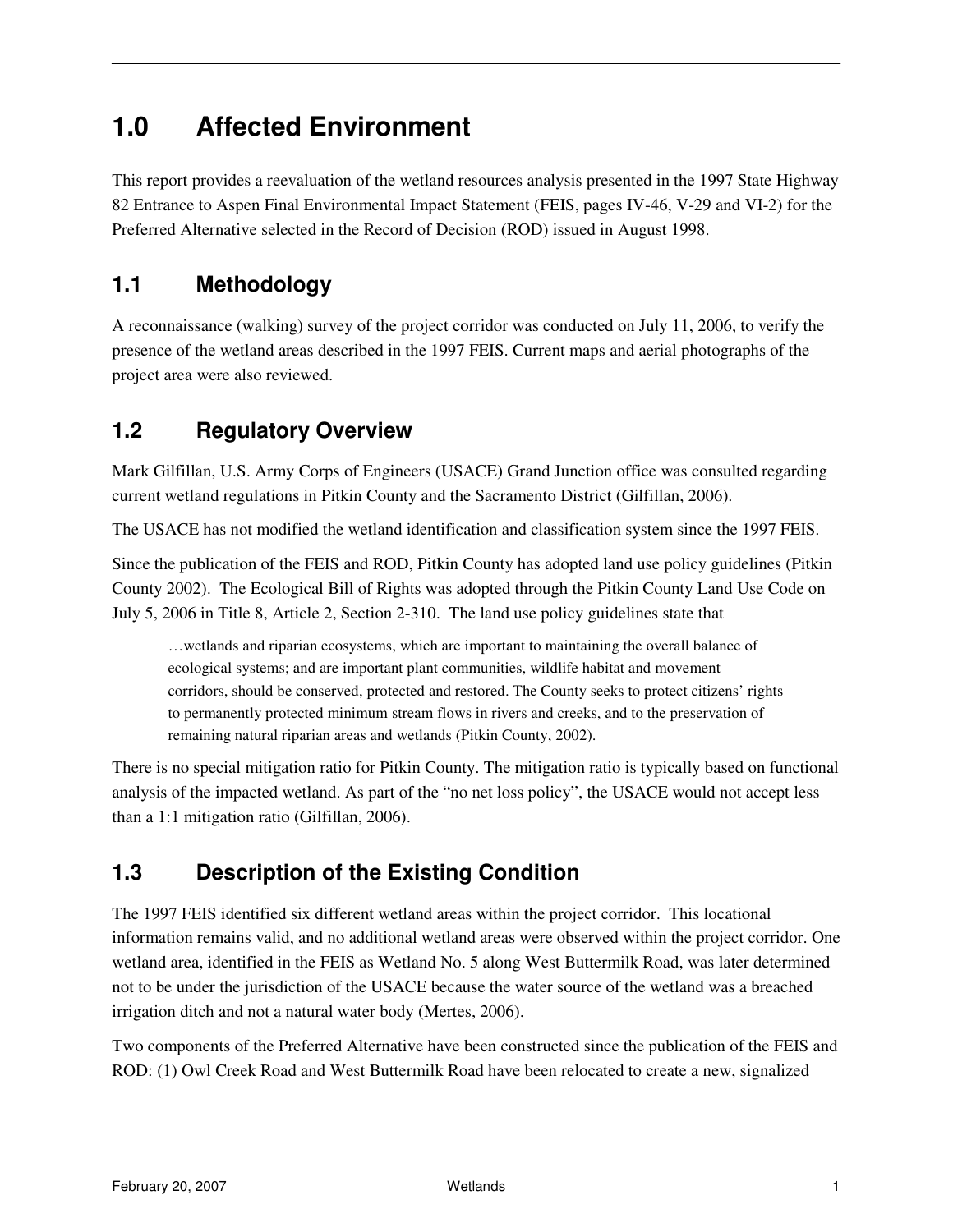intersection with State Highway 82 near the Buttermilk Ski Area; and (2) the roundabout at the Maroon Creek Road intersection has been completed.

In addition, the Maroon Creek Bridge Replacement Project is currently under construction, scheduled for completion by spring of 2008. This project is being constructed as a bridge replacement without any increase in roadway capacity. However, it will accommodate the Entrance to Aspen Preferred Alternative in the future by removing the center median and re-striping for two general-purpose lanes and two exclusive bus lanes (see the Introduction to the Technical Report Volume for more detail).

The intersection of Truscott Drive and State Highway 82 was completed in 2001. While this intersection is not part of the Entrance to Aspen Project, its configuration accommodates the alignment for the east approach to the Maroon Creek Bridge Replacement Project.

A transportation easement across the Marolt-Thomas Open Space was conveyed from the City of Aspen to CDOT in August of 2002, as part of land exchange and mitigation agreements between CDOT and the City of Aspen and Pitkin County. (Refer to Appendix A and B in the 1998 Record of Decision for details of the open space conveyance agreements and mitigation commitments.)

# **2.0 Environmental Consequences**

#### **2.1 Methodology**

The existing condition of project area wetland resources were compared against the conditions and impacts reported in the FEIS, and differences noted.

#### **2.2 Preferred Alternative**

Two conditions reported in the FEIS regarding wetland resources or projected impacts have changed since publication of the FEIS.

On page V-32, the FEIS states that "… at least one bridge pier (of the Maroon Creek Bridge replacement) would be placed within Wetland (No. 2)…" The Maroon Creek Bridge replacement is currently under construction. Neither of its two bridge piers is located in wetlands associated with Maroon Creek (Mertes, 2006; CDOT, 2006). Construction of the new Maroon Creek Bridge has resulted in approximately 74 square meters (800 square feet) of temporary impact, but permanent impacts have been avoided through pier design and placement refinements (Mertes, 2007; CDOT, 2006).

Page V-32 of the FEIS also states that "…Owl Creek Road is relocated as part of the Preferred Alternative. This relocation impacts 0.26 hectares (0.65 acres) of Wetland No. 5." The Owl Creek Road relocation project has been completed. During final design, it was determined that the impacted wetlands were not under the jurisdiction of the USACE because the water source of the wetland was a breached irrigation ditch and not a natural water body (Mertes, 2006). Nonetheless, impacts to this wetland from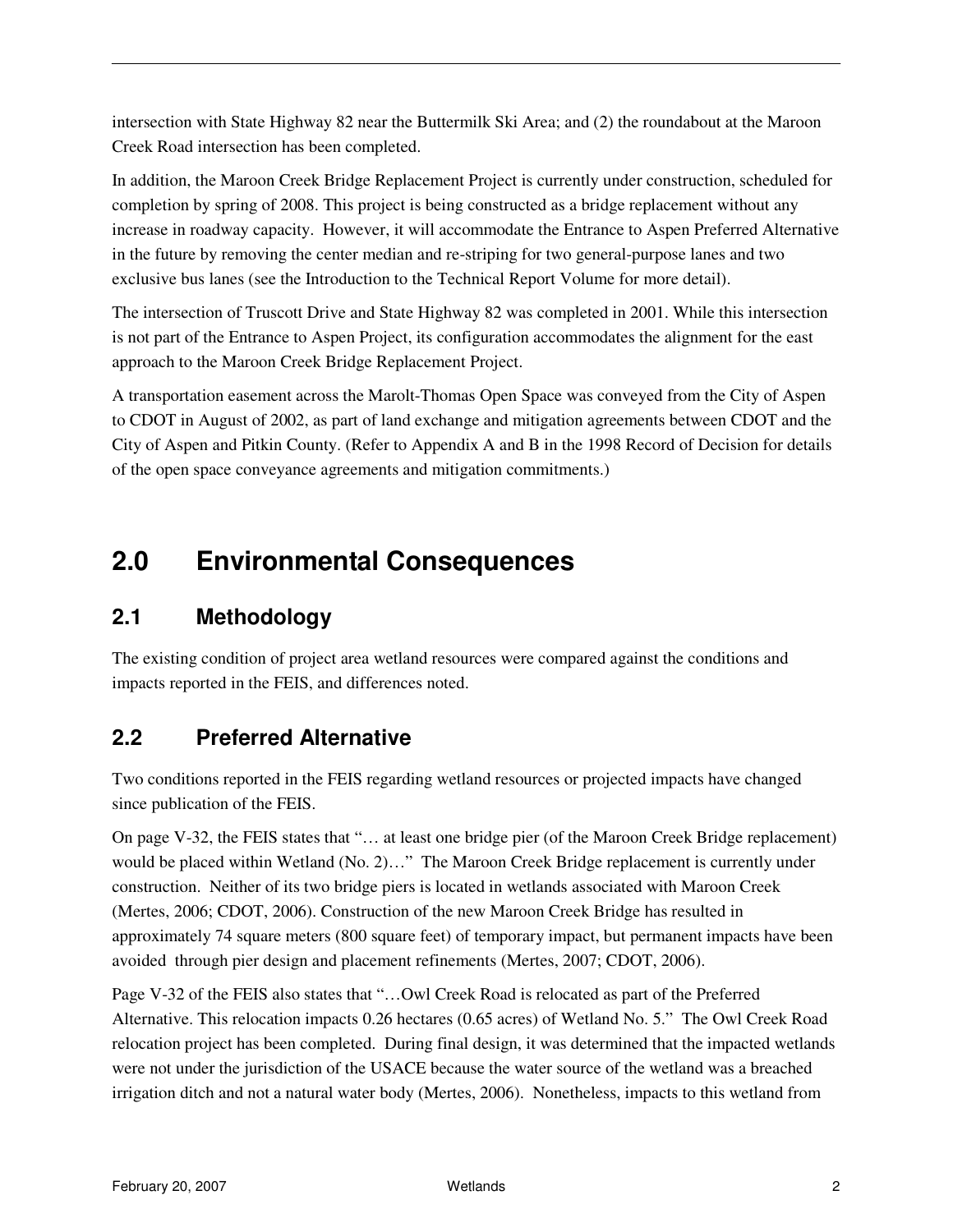intersection construction were mitigated by creating new wetlands along the toe of the fill on Owl Creek Road (Mertes, 2006).

In summary, based on existing conditions in the study area, potential permanent impacts to wetlands at Maroon Creek from bridge replacement have been avoided, and 74 square meters (800 square feet) of temporary impacts have occurred during construction. Impacts to the wetland area along West Buttermilk Road did occur as identified in the FEIS during intersection construction; mitigation consisted of creating wetlands along the toe of the fill of Owl Creek Road, regardless of the determination that they were not Waters of the U.S.

# **3.0 Mitigation Measures**

The mitigation measures described in the 1997 FEIS have been implemented for components of the Preferred Alternative already constructed or currently under construction. These measures also would be implemented during construction of future components of the Preferred Alternative. No additional mitigation measures are required. See Section 4.0 for a summary of impacts and the ROD mitigation measures.

# **4.0 Summary of Impacts and Mitigation**

Impacts are summarized below in Table 4-1 as identified in both the FEIS and this reevaluation. Mitigation measures listed in the table are those from the 1998 ROD, unless additional measures are noted as being required due to findings of the reevaluation.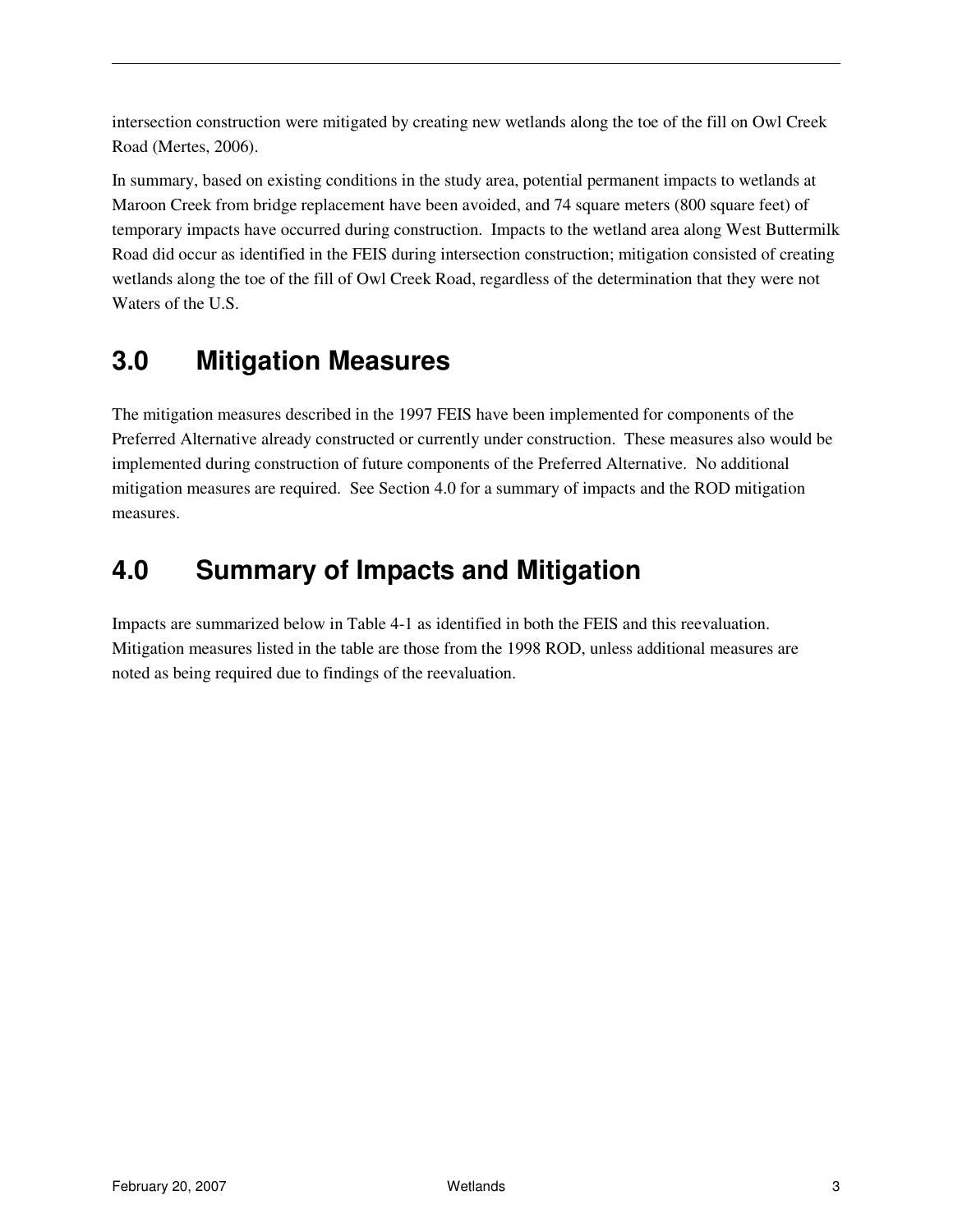| <b>Topic</b> | <b>FEIS Impact</b>                                                                                                                                   | <b>Reevaluation Impact</b>                                                                                                                                                                                                                                                   | <b>Mitigation Measures</b>                                                                                                                                                                                        |
|--------------|------------------------------------------------------------------------------------------------------------------------------------------------------|------------------------------------------------------------------------------------------------------------------------------------------------------------------------------------------------------------------------------------------------------------------------------|-------------------------------------------------------------------------------------------------------------------------------------------------------------------------------------------------------------------|
| Wetlands     | Wetland No. 1 - No Impact<br>Wetland No. 2 - At least one<br>bridge pier of Maroon Creek<br>Bridge replacement would<br>be placed within the wetland | Wetland No. 1 - No Impact<br>Wetland No. 2 - No<br>permanent impact; 74<br>square meters (800 square<br>feet) of temporary impact<br>have occurred during bridge<br>construction.                                                                                            | Avoid wetland and riparian<br>areas to the greatest extent<br>possible<br>Minimize loss of wetland<br>acreage and trees<br>Use CDOT Standard Erosion<br>Control Measures to stop<br>sediment and pollutant influx |
|              |                                                                                                                                                      |                                                                                                                                                                                                                                                                              | to wetlands                                                                                                                                                                                                       |
|              | Wetland No. 3 - No Impact                                                                                                                            | Wetland No. 3 - No Impact                                                                                                                                                                                                                                                    | Do not stockpile construction<br>material or stage constriction<br>equipment in wetland or<br>riparian areas                                                                                                      |
|              | Wetland No. 4 - LRT<br>impacts to 0.03ha (0.08 ac)                                                                                                   | Wetland No. 4 - 0.03 ha<br>$(0.08$ acre)                                                                                                                                                                                                                                     | Replace wetlands at a 1:1<br>ratio in suitable sites                                                                                                                                                              |
|              | Wetland No. 5 - Owl Creek<br>road relocation impacts 0.26<br>ha $(0.65$ ac)                                                                          | Wetland No. 5 - 0.26 ha<br>$(0.65 \text{ ac})$<br>(Note: Mitigation consisted<br>of creating wetlands at the<br>toe of the fill of Owl Creek<br>Road. The impacted<br>wetlands were determined<br>during final design of the<br>road relocation not to be<br>jurisdictional) | Flag/fence wetlands to<br>preclude construction<br>equipment encroachment                                                                                                                                         |
|              | Wetland No. 6 - No Impact                                                                                                                            | Wetland No. 6 - No Impact                                                                                                                                                                                                                                                    |                                                                                                                                                                                                                   |

**Table 4-1 Summary of Impacts and Mitigation Measures** 

## **5.0 Agency Coordination**

The US Army Corps of Engineers, Grand Junction office, was consulted for information on wetlands regulatory status in the project area. CDOT was consulted regarding wetland mitigation status and design changes for the Maroon Creek Bridge Replacement Project that resulted in minimization of wetlands impacts in that location.